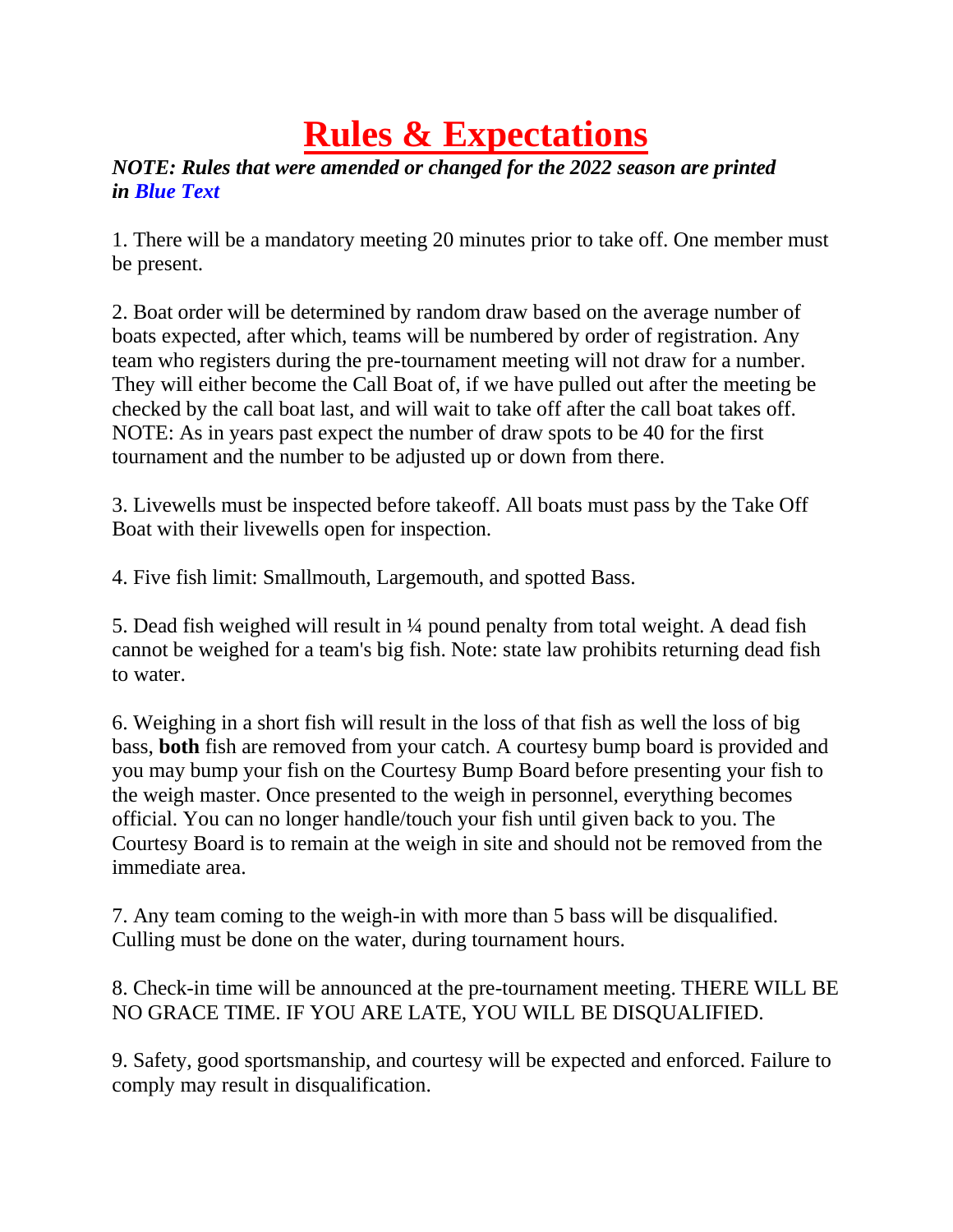10. A onetime, \$30 per team membership fee must be paid before participation in any tournament. (100% of membership fees will be placed into classic pot.) The membership fee allows a team to fish in both the Super Saturday and/or Regular Season Tournaments / Divisions.

11. Each regular season tournament costs \$70, Super Tournaments cost \$130 (this includes \$10 paid to the Big Bass Pot) and must be paid before the tournament. Only cash will be accepted at the ramp. The big bass money will pay back two spots: Regular Season Tournaments 80% and 20% respectively and Super Saturday Tournaments 60% and 40% respectively.

12. Payback will be 1 team for every 5 teams participating with a maximum of 10 paid spots starting with boat #11. 90% of entry fees will be paid back at each tournament. The remaining 10% will be placed in the classic pot. \$10 of each entry is placed into the big bass pot. All moneys can be tracked on the website.

13. In the event of a tie, big bass will break the tie. If big bass is also a tie, teams will split evenly.

14. A cash prize up to \$400 will be awarded to the Points Champion in the Regular Tournaments and Super Saturday Tournaments. If the average field is 40 or more boats, \$400 will be awarded to the Season Champions. If 30 boats is the average, \$300 will be awarded, and so forth. Points are accumulated by the following:

- 10 points for participation at each Regular Season Tournament
- Regular Season Tournaments 30 points for 1st place, 29 points for 2nd place, 28 points for 3rd place, etc. YTD points will be calculated of the highest 8 finishes of all Regular Tournaments fished.
- 20 points for participation at each Super Saturday Tournament
- Super Saturday Tournaments 60 points for 1st place, 58 points for 2nd place, 56 points for 3rd place etc. NOTE: Points will be manually adjusted to the Regular Season scale if a team fishes 1 or 2 but not all three Super Saturday Tournaments. YTD points will be calculated based on all 3 Super Saturday Tournaments.

15. Substitutes are allowed, but only one substitute per year. One member of the team must be present. A member may fish solo anytime. No substitutes are allowed at the Classic. **It is mandatory for the team members to present their substitute to the tournament director at registration, and that the substitute fill out a release of**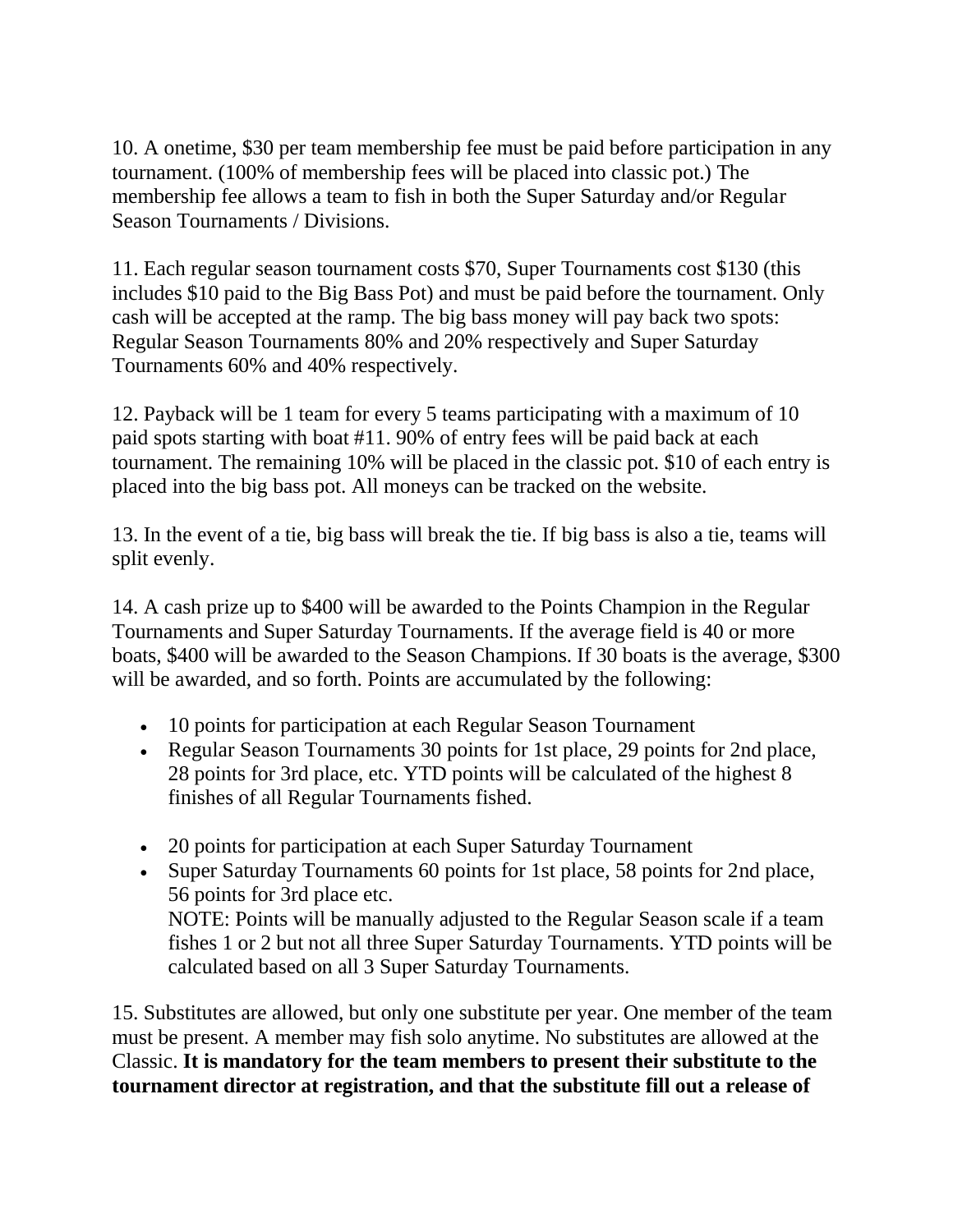**liability (entry form) either in person or online. Failure to do so will result in the team forfeiting their points and the tournament will not count toward eligibility for the classic. Teams found in violation will not be eligible for a refund**.

16. Top 50% of teams from the average field in the final standings will qualify for the classic. Also, any team participating in 6 Regular Season Tournaments or 3 Super Tournaments will automatically qualify for the classic.

17. Trolling is not allowed.

18. Only artificial baits may be used with only a single rod at any one time.

19. All State and Federal rules/laws will be strictly enforced: this includes boating laws.

20. Life Jackets are required and must be worn anytime the gas engine is running and boat established under way.

21. All boats must have an aerated livewell in working order.

22. All boat owners must have sufficient liability insurance to cover any accident.

23. Teams with schedule conflicts may pay for a single tournament, receive participation points for an event, and not attend. This is known as a Pay Skip. However, this can only be done ONE time per season; payment must be made BEFORE the tournament.

24. Unless worked out with tournament directors in advance, teams must be present to claim their prize and/or cash.

25. All alcoholic beverages and drugs are prohibited at all times.

26. Tournament "hours" begin the moment a team arrives and does not end until the last prize has been handed out.

27. Failure to comply with any rule may result in disqualification.

28. All protests must be given to the Tournament Directors in writing within 5 minutes of weigh-in scales being closed. Rule interpretation will be determined by the Tournament Directors and their decisions are final.